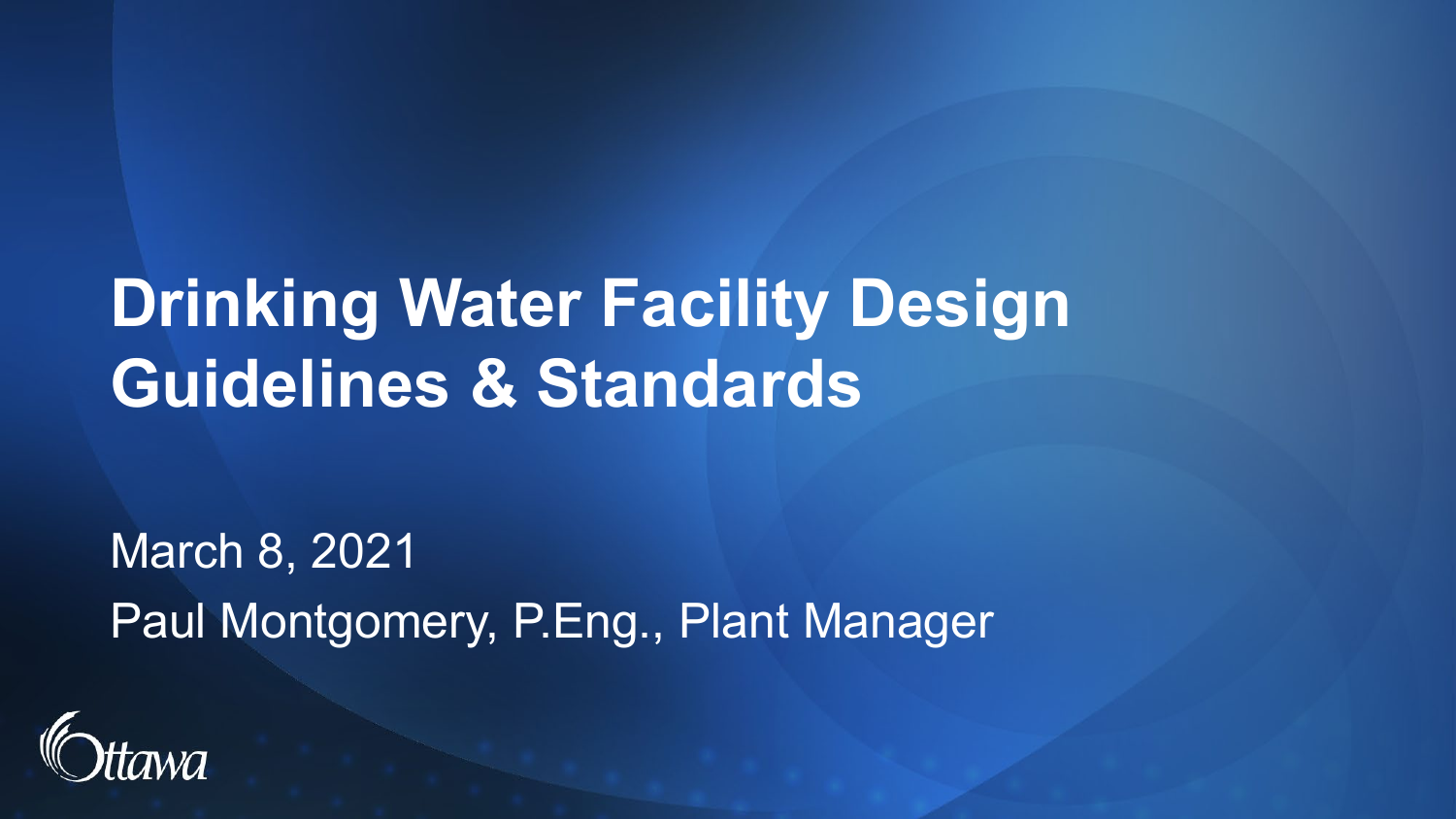# A Brief History

- Previous versions of Design Guidelines (former RMOC, ESD: 1990) included both water and wastewater system design information
- Previous versions of Water Facilities Standard Design manual (former RMOC, ESD: 1994 to 1999) included drinking water applicable standards in 16 Division NMS format
- Current Scada Design Standards (Drinking Water), first in 1997, last revised 2016 (as ver. 5.1)
- Current Ottawa Design Guidelines Water Distribution are generally specific to linear assets and not Water Treatment (i.e. facility or vertical) assets
- Water Services initiated an update, of the former RMOC Design Guidelines and Standards (for Drinking Water Facilities), in 2016, with the assistance of J.L. Richards & Associates Ltd., Golder Associates and several City staff
- Eslam Maher, as Project Manager, and Paul Montgomery, as Operation's Lead, finalized Drinking Water Facility Design Guidelines & Standards in 2020 (as Final Drafts)

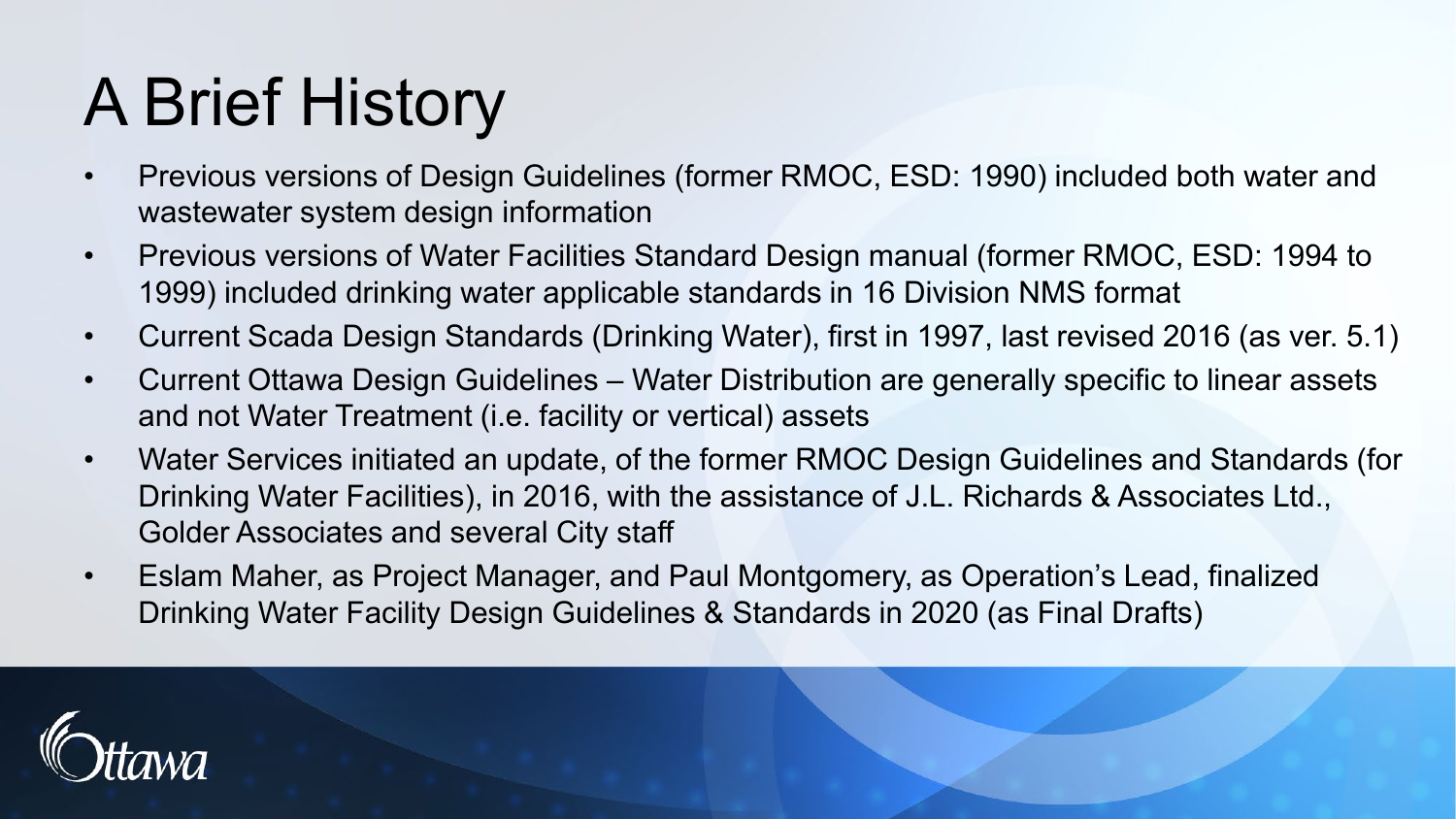# Scope of new Guidelines and Standards

- Applicable to new or upgraded / renewed Public (or future Public) Drinking Water Facilities, within the City of Ottawa
- Design Guidelines are not intended for renewal or upgrade projects, at the City's large Surface Water Treatment Plants (i.e. Britannia and Lemieux WPPs)
- Application of these Guidelines and Standards to private, decentralized water systems will be determined on a case-by-case basis, by the City
- Design Guidelines cover:
	- Design, Reviews, Approvals, Planning, QA/QC, General Design Considerations
	- 10 Process Sections, from Source Development to Residuals Management
- Design Standards cover:
	- Material and Equipment Standards (n.b. approximately 92 thus far, more will follow)
	- In NMS 16 Division format (n.b. provided as Standards, not full Contract Specifications)

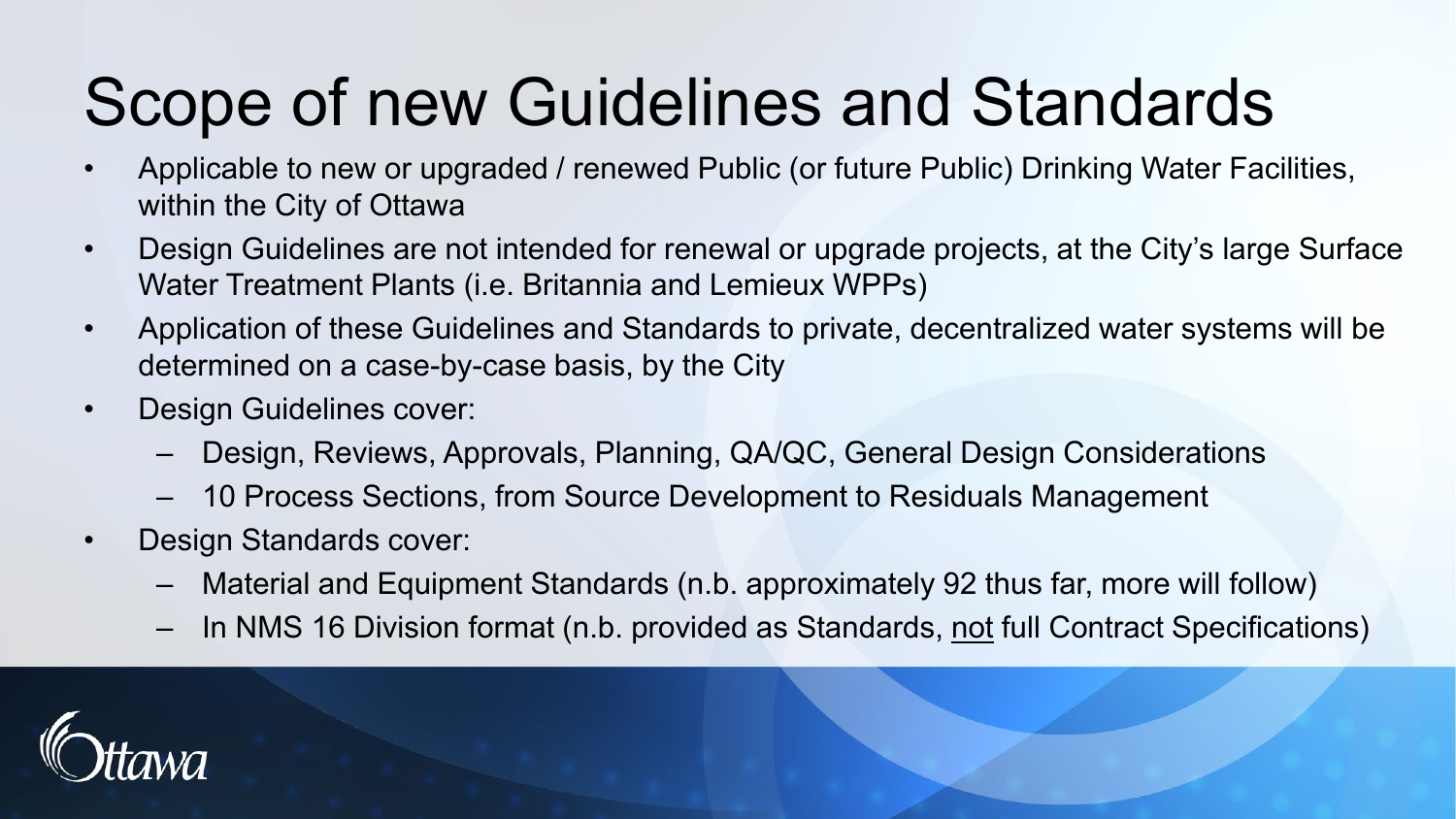#### Other Notables

- Documents provide and make regular reference to (among others):
	- Design Guidelines for Drinking-Water Systems (MECP, 2019)
	- Recommended Standards for Water Works (10 State Standards, GLUMRB, 2018)
	- SCADA Design Standards (City of Ottawa, Drinking Water, 2016)
	- Design Guidelines Water Distribution (City of Ottawa, 2010)
- Documents do not replace professional judgement and experience, in the design of drinking water systems

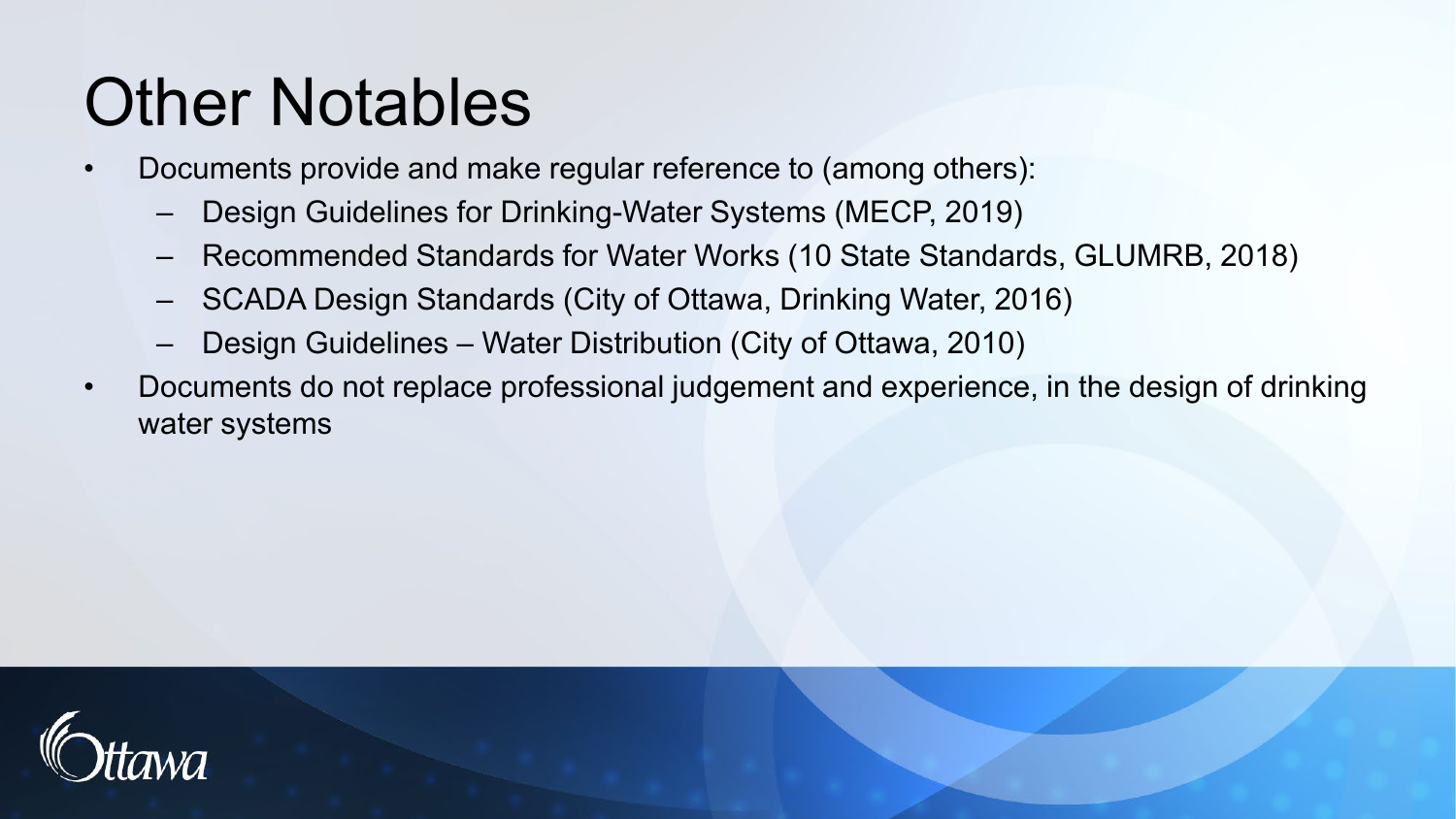# Next Steps

- Completion of internal review with IWSD Guidelines and Standards Team
- Conversion of Final Draft Design Guideline document to AODA format
- Made available, to Design and Construction Communities, through usual channels, by Summer 2022